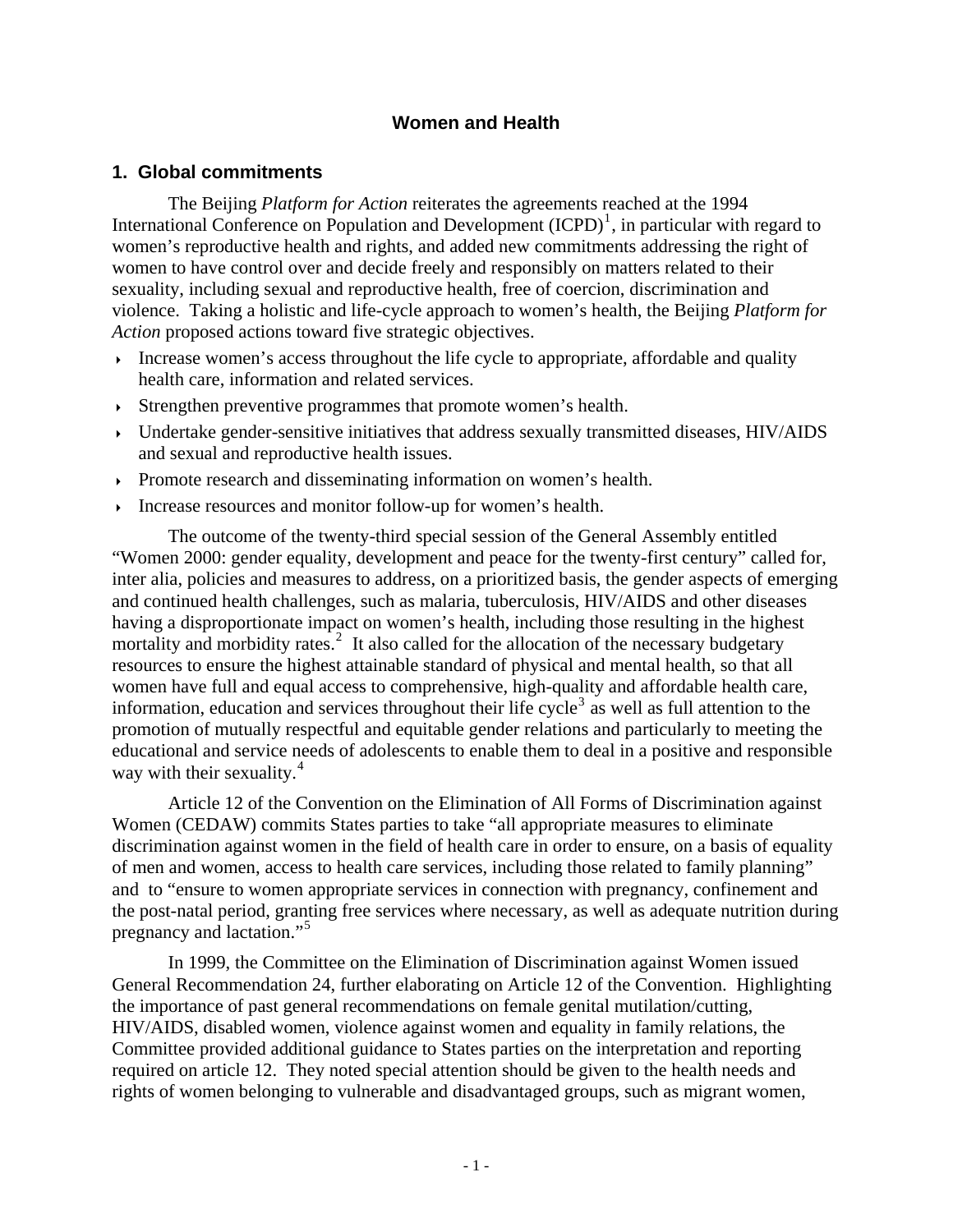refugee and internally displaced women, the girl-child and older women, women in prostitution, indigenous women and women with physical or mental disabilities. The Committee raised various issues, using a broad definition of health, including the importance of nutritional well-being by means of a food supply that is safe, nutritious and adapted to local conditions.<sup>[6](#page-12-1)</sup>

In 1999, during its forty-third session, the Commission on the Status of Women further enhanced commitments of the *Platform for Action* on women and health in its agreed conclusions by drawing attention to women's health issues such as infectious diseases, mental health and occupational diseases.

The Millennium Development Goals (MDGs) adopted in 2000 address women's health in two of the eight goals. MDG5 focuses on improving maternal health by reducing by three quarters, between 1990 and 2015, the maternal mortality ratio. MDG6 focuses on combating HIV/AIDS, malaria and other diseases.

In 2003, the African Union adopted a landmark treaty known as the *Protocol to the African Charter on Human and Peoples' Rights on the Rights of Women in Africa*. As of March 200[7](#page-12-1), 20 States had ratified the agreement.<sup>7</sup> The Protocol provides broad protection for women's human rights and affirms reproductive choice and autonomy as a key human right. It is the first time that a legally binding international human rights instrument has explicitly articulated a woman's right to abortion when pregnancy results from sexual assault, rape or incest; or when continuation of the pregnancy endangers the life or health of the pregnant woman.

In 2004, the World Health Assembly adopted its first strategy on reproductive health, intended to help countries stem the serious repercussions of reproductive and sexual ill-health. The strategy targets five priority aspects of reproductive and sexual health: improving antenatal, delivery, postpartum and newborn care; providing high-quality services for family planning, including infertility services; eliminating unsafe abortion; combating sexually transmitted infections, including HIV, reproductive tract infections, cervical cancer and other gynaecological illness and disease; and promoting sexual health.

During the 2005 World Summit, Heads of State and Government committed themselves to "[a]chieving universal access to reproductive health by 2015, as set out at the International Conference on Population and Development, integrating this goal in strategies to attain the internationally agreed development goals, including those contained in the Millennium Declaration, aimed at reducing maternal mortality, improving maternal health, reducing child mortality, promoting gender equality, combating HIV/AIDS and eradicating poverty."<sup>[8](#page-12-1)</sup> They also resolved to promote gender equality and eliminate pervasive gender discrimination by, inter alia, ensuring equal access to reproductive health.<sup>[9](#page-12-1)</sup>

In 2005 at its fiftieth session, the Commission on the Status of Women issued agreed conclusions on "[e]nhanced participation of women in development: an enabling environment for achieving gender equality and the advancement of women, taking into account, inter alia, the fields of education, health and work." The Commission underlined the importance of incorporating a gender, human rights and socio-economic perspective in all policies relevant to education, health and work and of creating an enabling environment for achieving gender equality and the advancement of women. It called upon Governments to incorporate gender perspectives and human rights in health-sector policies and programmes, pay attention to women's specific needs and priorities, ensure women's right to the highest attainable standards of physical and mental health and their access to affordable and adequate health-care services,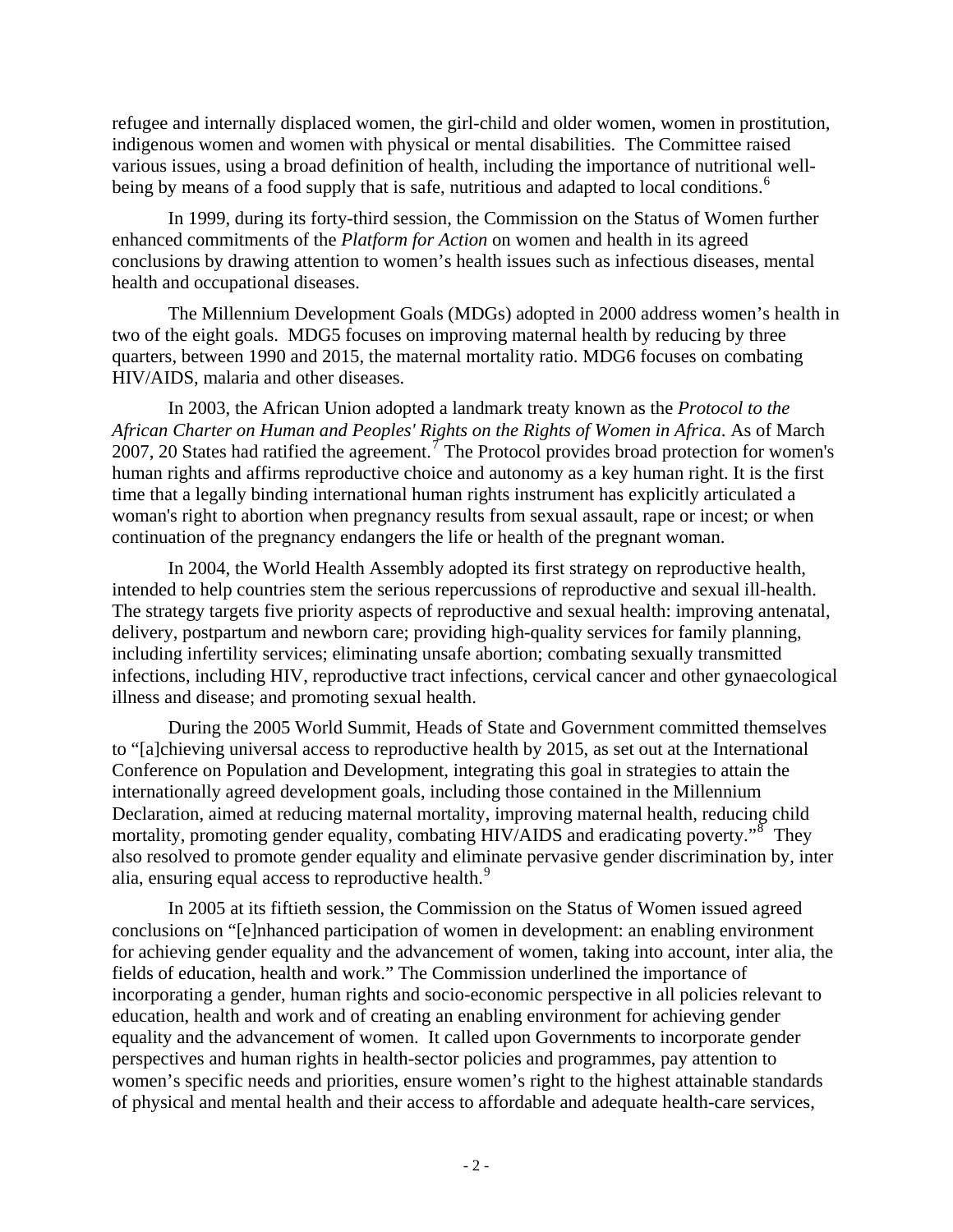including sexual, reproductive and maternal health care and life-saving obstetric care, in accordance with the Programme of Action of the International Conference on Population and Development, and recognize that the lack of economic empowerment and independence increased women's vulnerability to a range of negative consequences, involving the risk of contracting HIV/AIDS, malaria, tuberculosis and other poverty-related diseases.<sup>[10](#page-13-0)</sup>

# **2. Progress at the national level**

 Since 1995, there have been important improvements in the health status of women at the global level, including an increase in life expectancy by more than a decade.<sup>[11](#page-13-0)</sup> This section highlights progress in national health policies and structures, in reproductive health, and in other health issues.

### **National policies, structures and resources for women's health**

 There has been considerable progress at the national policy level and a growing awareness of the importance of gender dimensions in health policies, including general health policies and those specific to sexual and reproductive health. Almost one half of countries reporting during the ten-year review and appraisal of implementation of the Beijing *Platform for Action* highlighted progress related to revising, strengthening and amending health-related action plans, policies and agreements to include gender perspectives.<sup>[12](#page-13-0)</sup>

#### **Progress at the level of national health policy**

In **Uganda**, the Ministry of Gender, Labour and Social Development collaborated with the Ministry of Health to ensure that gender mainstreaming was included amongst the guiding principles for the National Health Policy. On this basis, the Ministry of Health and development partners agreed at the second Joint Review Mission to incorporate a commitment to the integration of gender issues in policies, planning, service delivery and evaluation in the Health Sector Strategic Plan and in the Memorandum of Understanding between the Government of Uganda and development partners.

**India's** National Health Policy 2002 focuses throughout on the health of the poor, and dedicates a section to the health of women and related socioeconomic and cultural issues. The document acknowledges the importance of women's health as a major determinant of the health of entire communities. The policy endorses the need to expand the primary health care infrastructure to increase women's access to care. The policy also recognizes a need to review staffing in the public health service, so that it may become more responsive to specific needs of women.

> *Sources*: Uganda: S. Theobald *et al*. (2005). *Engendering the Bureaucracy?[13](#page-13-0) India:* WHO (2005). *Gender in Tuberculosis Research*. [14](#page-13-0)

 Some countries have established specific government structures to provide policy direction regarding women's health and/or direct health services to women. For example, Canada established the Bureau for Women's Health and Gender Analysis to promote equitable health outcomes for women and men, boys and girls. It provides policy advice and leads initiatives to advance women's health and to increase understanding of how sex and gender affect health over the lifespan. It also aims to build departmental capacity by coordinating the implementation of gender-based analysis and reports on the development of gender-sensitive legislation, policies and programmes at the ministry of health.[15](#page-13-0) In Sao Paulo, Brazil, the city government created the Women's Health Care Office (a division of the Municipal Health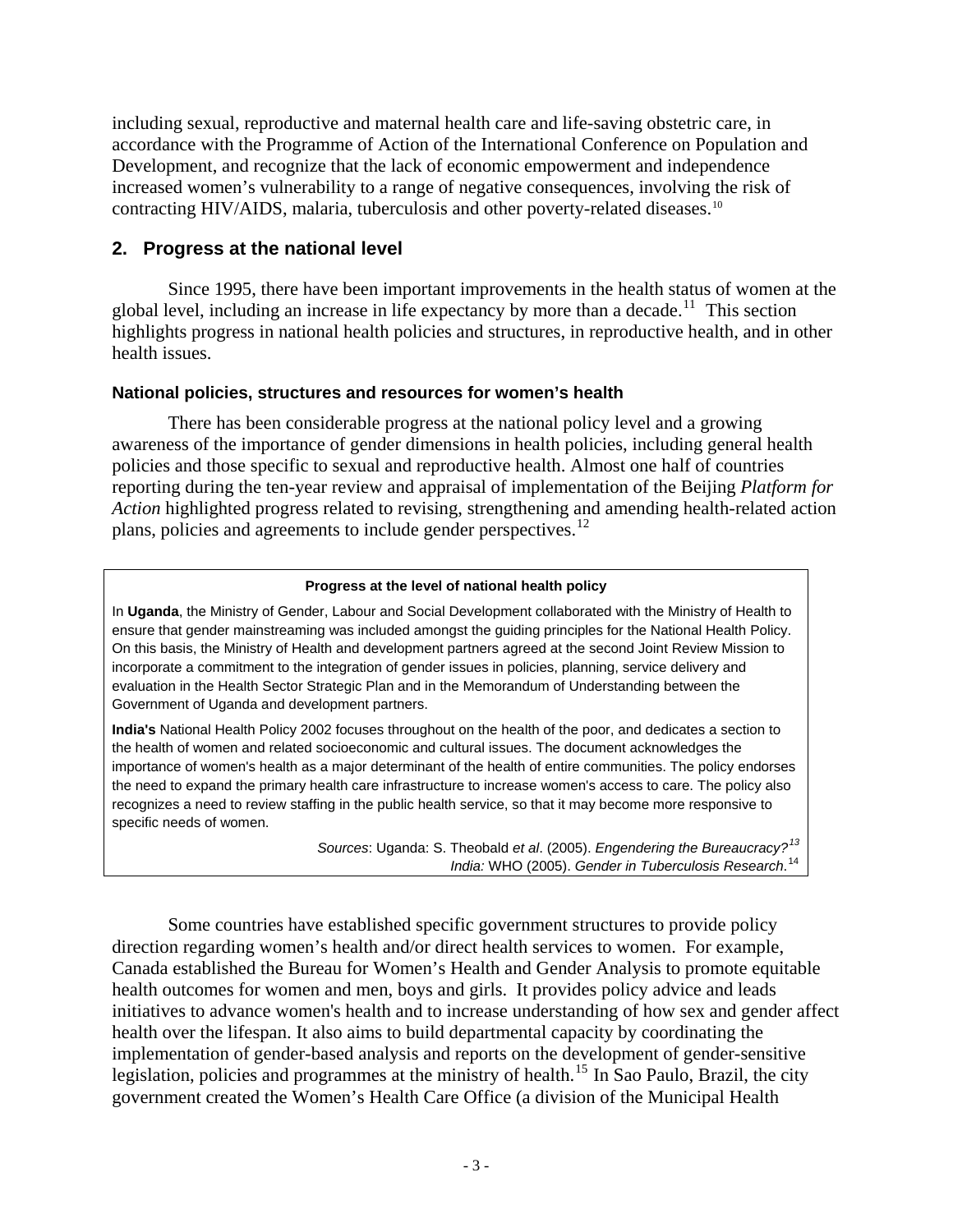Secretariat). A significant accomplishment of the Office was the implementation of a Women's Total Health Programme which brought a gender perspective to local health services and promoted women's participation in decision-making. The programme was later duplicated by other cities in Brazil.<sup>[16](#page-13-0)</sup>

 Some countries have allocated specific funds and resources for women's health, including China, Ecuador, El Salvador, Mexico, Oman, Paraguay and the United Kingdom. For example, Mexico introduced gender-sensitive budgeting to guarantee equitable and nondiscriminatory access to health services and the Philippines set aside 30 per cent of its health sector investment to improve women's health. The allocation of resources to specific groups of women has also been noted, including indigenous women, minority women and women with disabilities.[17](#page-13-0)

### **Reproductive health**

 Although much remains to be done, there have also been significant improvements in the area of reproductive health. Ongoing advocacy efforts continue to push for greater attention to the range of issues encompassed by sexual and reproductive health and rights (see box).

#### **The scope of sexual and reproductive health and rights**

"Reproductive rights are central to human rights, especially the human rights of women. They derive from the recognition of the basic right of all individuals and couples to make decisions about reproduction free of discrimination, coercion or violence. They include the right to the highest standard of health and the right to determine the number, timing and spacing of children. They comprise the right to safe childbearing, and the right of all individuals to protect themselves from HIV and other sexually transmitted infections."

*Source*: UNFPA (2005) *State Of The World's Population Report.[18](#page-13-0)*

 Expanding coverage and access to sexual and reproductive health for women has been a priority in many countries. For example, Colombia's comprehensive approach addresses safe maternity; family planning for men and women; adolescent pregnancies; sexually transmitted diseases, including HIV/AIDS; cancer screening; and domestic violence. Liberia focused on decentralizing reproductive health services to improve service in rural areas.<sup>[19](#page-13-0)</sup>

 Access to contraception has expanded in some countries and regions, including for example, Bangladesh, Burkina Faso, Egypt and Uzbekistan.<sup>[20](#page-13-0)</sup> In Tajikistan, a National Programme on Reproductive Health and Reproductive Rights was approved and is being implemented.<sup>[21](#page-13-0)</sup> Successes in access to family planning in the north African and Middle East region, including in Algeria, Iran, Morocco and Tunisia, are the result of health promotion programmes that raise awareness and strongly subsidize contraceptives.[22](#page-13-0)

 Reduced abortion rates, as a result of access to contraceptives, has been reported in countries with economies in transition. For example, in the Russian Federation abortion rates decreased by a third, and abortion-related deaths fell from 24.2 per cent of maternal deaths in 1999 to 18.5 per cent in 2002. In Slovakia, abortions fell by almost 60 per cent over the last decade.<sup>[23](#page-13-0)</sup> China, India and the Republic of Korea have banned sex-selective abortions and penalized unqualified and illegal practitioners.[24](#page-13-0)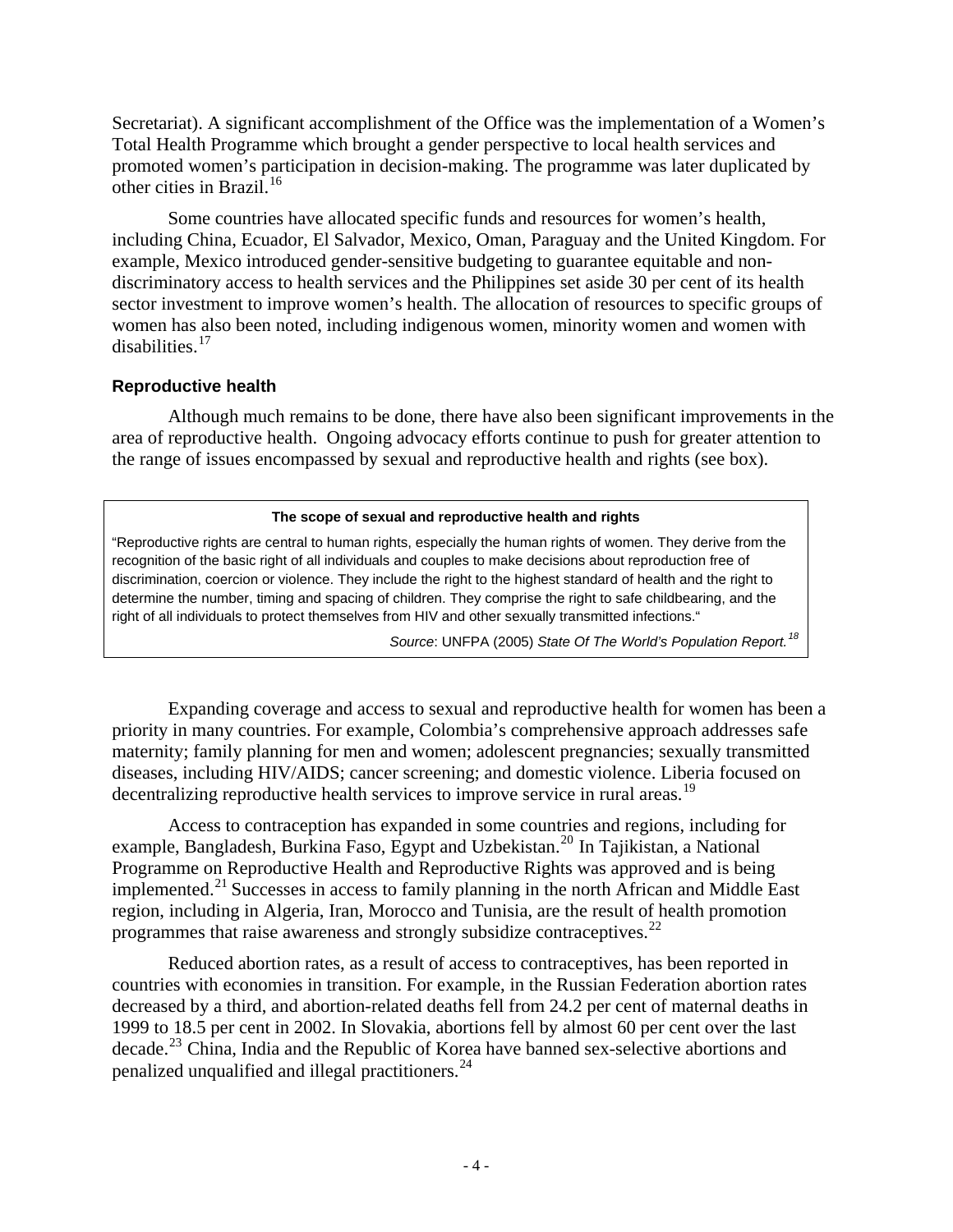Some countries reported on initiatives to reduce the number of teen pregnancies, provide life skills to prevent unwanted pregnancies and assist pregnant girls. Media campaigns, information sessions, conferences, training of health care providers, publications and programmes to keep pregnant girls in school were provided as examples.<sup>[25](#page-13-0)</sup>

 Countries successful in reducing maternal mortality include Bangladesh, Bolivia, China, Cuba, Egypt, Honduras, Indonesia, Jamaica, Malaysia, Sri Lanka, Thailand and Tunisia, among others.<sup>[26](#page-13-0)</sup> Between 1990 and 2004, three regions showed dramatic increases in the proportion of deliveries attended by skilled health care professionals: South-east Asia (38-68 per cent); Northern Africa (40-71 per cent) and East Asia (51-79 per cent).<sup>[27](#page-13-0)</sup>

### **Other health issues**

 Although there is a tendency to focus on women's reproductive health, countries have also reported on progress in other areas. For example increased attention to the early detection of breast and cervical cancer; recognition of violence against women as a health problem; efforts made to address women's mental health issues; attention to gender-specific factors in addiction, primarily relating to tobacco use; efforts made related to nutrition and eating disorders; and initiatives to reduce the incidence of tuberculosis and malaria among women.<sup>[28](#page-14-0)</sup>

## **3. Gaps and challenges**

 Despite progress, the ten-year review of the Beijing *Platform for Action* identified many obstacles and challenges including insufficient statistical data, lack of expertise and resources for research on women and health, the trend to limit women's health policies to reproductive roles (neglecting other priority issues), insufficient funding, and socio-cultural attitudes.<sup>[29](#page-14-0)</sup> This section explores a few areas where more progress is required.

### **Sexual and reproductive health**

 Despite some progress, considerable challenges continue to exist in the area of sexual and reproductive health. Reproductive health problems are the leading cause of women's ill health and death worldwide.<sup>[30](#page-14-0)</sup> Death and disability due to sexual and reproductive health accounted for 18 per cent of the total disease burden globally and 32 per cent of the disease burden among women of reproductive age in  $2001$ .<sup>[31](#page-14-0)</sup>

 More than half a million women in the developing world die during pregnancy and childbirth due to preventable causes, with over 90 per cent of those in Africa and Asia.<sup>[32](#page-14-0)</sup> Unsafe abortions continue to imperil women's reproductive health in developing countries. According to WHO estimates, 19 million unsafe abortions were carried out in 2000, with Asia, Africa and Latin America accounting for the highest numbers. $^{33}$  $^{33}$  $^{33}$ 

 Many developing countries face contraceptive shortages as a result of rising demand for contraception.<sup>[34](#page-14-0)</sup> Around 200 million women who wish to space or limit their childbearing lack access to contraception.<sup>[35](#page-14-0)</sup> In some countries, contraceptive services are only available to married women.<sup>[36](#page-14-0)</sup> Other barriers to women's use of contraception include legal barriers, socio-cultural attitudes and lack of information.[37](#page-14-0)

 Adolescent girls are particularly vulnerable to early pregnancy, sexual abuse, child marriage and other harmful practices such as genital mutilation/cutting. Every year, some 14 million adolescent girls give birth. Adolescent girls between the ages of 15 and 19 are two to five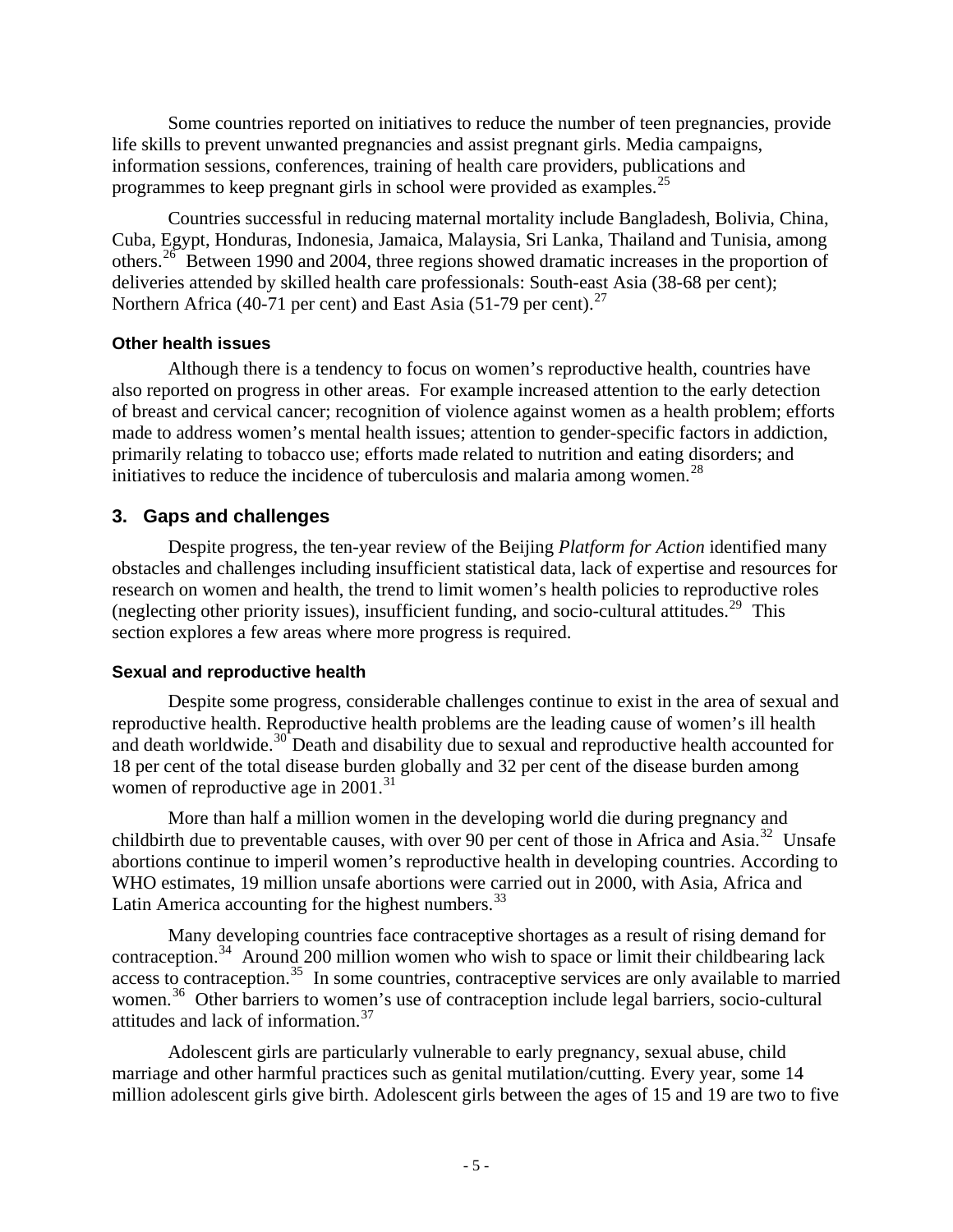times more likely to die owing to pregnancy-related complications than women in their twenties, and their babies are less likely to survive as well.<sup>[38](#page-14-0)</sup>

### **Gender issues in disease and other health issues**

 Malnutrition, often caused by gender discrimination in food distribution, remains a challenge in many countries.<sup>[39](#page-14-0)</sup> Anaemia and iodine deficiencies are serious problems in some countries. In industrialized countries, girls and young women suffer more than men from eating disorders such as anorexia, bulimia and obesity.[40](#page-14-0) In some countries, given increased female life expectancy and changes of life style, certain non-communicable diseases, such as cancer, cardiovascular diseases and osteoporosis, have become more common, in particular among older women. In addition, work-related fatigue, repetitive strain injury, infections and mental health problems are more common among women than among men.<sup>[41](#page-14-0)</sup>

 Gender dimensions of diseases, including tuberculosis (TB), malaria, and mental health need to be addressed. For example, the epidemiology and course of tuberculosis differs for men and women. Women progress from infection to active TB faster than men do, but the reported incidence of pulmonary TB among women is nearly always lower than for men. It remains unclear whether and to what extent these differences are a true reflection of disease incidence, as recent research from India suggests, or an indication of health system failures to detect and report female cases, as gender-based barrier models of limited access to health care and diagnosis suggest. Women are more likely than men to adhere to treatment and to complete a full course. Consequently, women who reach treatment are also more likely than men to be treated successfully. $42$ 

# **Factors affecting access to health care**

 During the ten-year review and appraisal of implementation of the Beijing Declaration and *Platform for Action*, many countries reported that urban women had much better access to health services than women in rural areas, including indigenous women.<sup>[43](#page-14-0)</sup> A lack of human and financial resources limits primary health care in rural and remote areas. Indigenous women in many parts of Latin America, for example, often have difficulties in accessing health care, as health coverage is generally low in rural areas, where they are concentrated. In addition, most indigenous communities are remote and lack access to transportation to reach urban or periurban medical centres. Indigenous women are often triply disadvantaged due to their ethnicity, their sex and their predominantly rural residency patterns, resulting in a lack of attention to their needs in existing health programmes. [44](#page-14-0) Indigenous women are also often reluctant to access health services because they are more comfortable with their communities' traditional medical knowledge and midwives, and they are not understood or are poorly treated by modern health providers. Furthermore, cultural beliefs about modesty and sexuality prevent health providers (especially males) from examining them. $45$ 

 In rural areas, low levels of literacy can be a major obstacle preventing women from identifying health problems. A 10-year study in rural Egypt published in 1999 found that perceptions women held about their own health were the single most important factor governing their utilisation of health services. The majority of women with reproductive tract infection, genital prolapse and anaemia did not seek health care services as they considered these conditions to be normal. $46$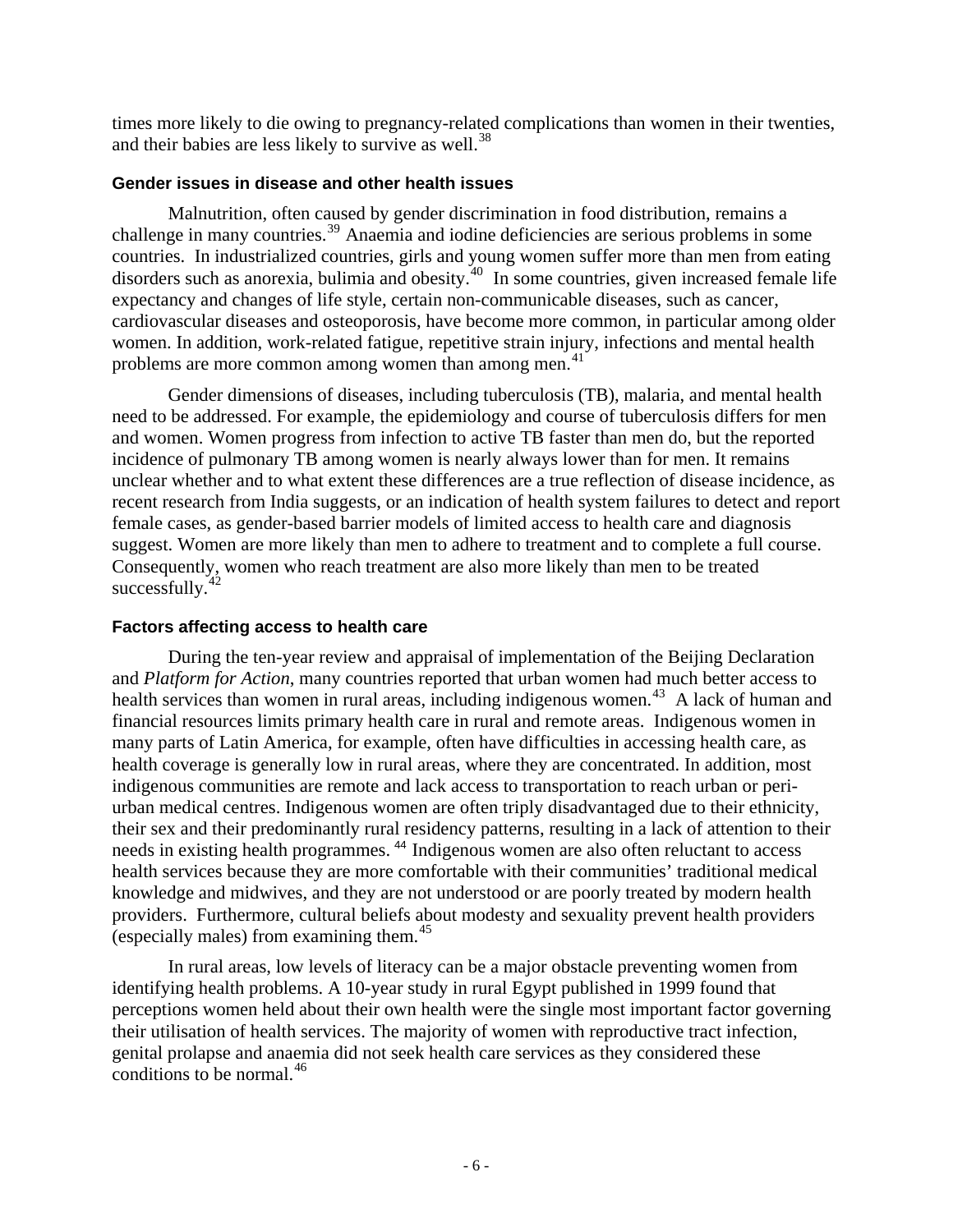Patriarchal attitudes and deep-rooted stereotypes regarding the roles and responsibilities of women and men in the family can limit women's control over their sexual and reproductive health. Women's lack of decision-making power can limit their access to health care and negatively affect maternal health outcomes. In many societies, men control household expenditures and decision-making in the family and families may be reluctant to use scarce resources for women's health or nutritional needs. Although men may be the principal decisionmakers on seeking health services, there maybe little communication with their wives about their health during pregnancy and the postpartum period.<sup>[47](#page-15-0)</sup> In many countries, significant percentages of women reported that their husbands alone make the decisions regarding their health, for example, Burkina Faso (74.9 per cent), Zambia (46.5 per cent), Armenia (20.2 per cent), Nepal (51 per cent) and Haiti (21.3 per cent). $48$ 

 Insufficient funding and lack of human and financial resources constrain both health services for women and gender-sensitive health policies. Economic crises have contributed to the lack of medical coverage for women and men. National health budgets have been affected leading to deteriorating public health systems and in some areas the cost of medical care and contraceptives has increased.<sup>[49](#page-15-0)</sup>

# **Health statistics**<sup>[50](#page-15-0)</sup>

 Limited health data disaggregated by sex remains an impediment to effective policymaking, resource allocation, monitoring and evaluation. In the period 1995-2003, even basic statistical data such as the number of deaths disaggregated by sex were not being reported for many countries. The ability of governments to report health-related statistics by sex and age is closely tied to the existence of comprehensive national statistical systems. Underreporting and misclassification of maternal deaths are greatest in countries where maternal mortality is suspected to be high and where civil registration and vital statistics systems are weak.

 The maternal mortality ratio is just one of the indicators of women's reproductive health. There is a pressing need to monitor morbidity and disability due to pregnancy and childbirth there is currently no systematic reporting of such data internationally. In addition, some aspects highlighted in the *Platform for Action*, such as unsafe abortions, remain practically unmonitored.

 When estimates on morbidity of women and men from causes other than HIV/AIDS are available, they are seldom available by sex. Even sex-disaggregated data on the prevalence of diseases that have been highlighted by the Millennium Development Goals, such as malaria and tuberculosis, are often not available.

 Reliable data on morbidity, health-care practices and access to and use of health-care services are necessary to monitor and assess progress in the health status of women and men. In the case of maternal health, process indicators (i.e., measures of services the health system is actually providing), such as attendance by skilled health personnel at delivery and utilisation of emergency obstetric care facilities can be used for healthcare planning purposes.

# **4. Strategies to accelerate implementation**

 A range of strategies and actions have been recommended to address the gaps and challenges in women's health. This section explores just a few of the identified options. For example, CEDAW General Recommendation 24 (1999) set out a series of recommended actions for States parties.<sup>[51](#page-15-0)</sup>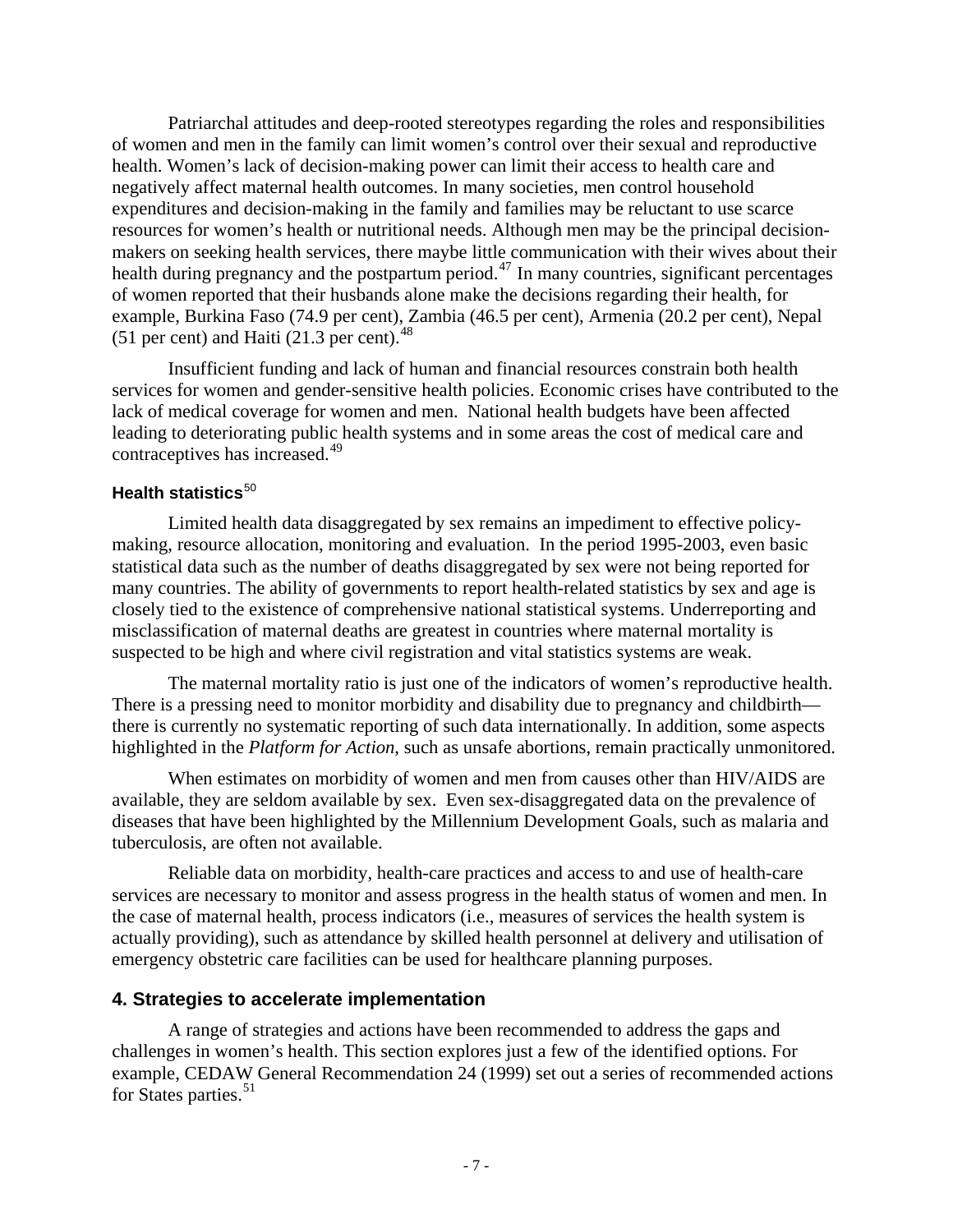- Place a gender perspective at the centre of all policies and programmes affecting women's health and involve women in the planning, implementation and monitoring of such policies and programmes and in the provision of health services to women.
- Ensure the removal of all barriers to women's access to health services, education and information, including in the area of sexual and reproductive health, and, in particular, allocate resources for programmes directed at adolescents for the prevention and treatment of sexually transmitted diseases, including HIV/AIDS.
- $\rightarrow$  Prioritize the prevention of unwanted pregnancy through family planning and sex education and reduce maternal mortality rates through safe motherhood services and prenatal assistance. When possible, legislation criminalizing abortion could be amended to remove punitive provisions imposed on women who undergo abortion.
- $\rightarrow$  Monitor the provision of health services to women by public, non-governmental and private organisations, to ensure equal access and quality of care.
- Require all health services to be consistent with the human rights of women, including the rights to autonomy, privacy, confidentiality, informed consent and choice.
- Ensure that the training curricula for health workers includes comprehensive, mandatory, gender-sensitive courses on women's health and human rights, in particular gender-based violence.

#### **Linking women's health to control over resources and decision-making**

To address women's lack of decision-making power in the household and in the community, which can limit their access to health care and negatively affect maternal health outcomes, a number of strategies can be taken, including:

- Parallel initiatives to increase women's access to and control of resources (credit and savings groups and emergency loan funds through women's cooperative agricultural production or market activities)
- Initiatives to re-negotiate the balance of power between women and health care providers through staff training or increasing women's control over who is present during labour and delivery.
- **Involving male partners, extended family and community members.**

In particular, one initiative in Bolivia, took the following steps:

- **Women's groups were formed to identify problems and solutions;**
- Women received literacy training, practice in speaking and information on rights;
- Women raised money from family gardens for emergency loan funds; and
- Women carried out a letter writing campaign to Ministry of Health official for better services.

Improvements included a decline in maternal mortality rates (from 141 per 10,000 births at baseline to 99 post-intervention), natal mortality ratios also improved.

*Source*: Interagency Gender Working Group & WHO (2005), *A Summary of the 'So What' Report.[52](#page-15-0)*

### **Improving reproductive health**

 A number of strategies have been developed to address issues related to women's reproductive health. One of the key strategies at the national level is to ensure that the breadth of issues covered is consistent with the elements agreed to at the International Conference on Population and Development (Cairo, 1994), which encompass a state of complete physical, mental, social well-being, including: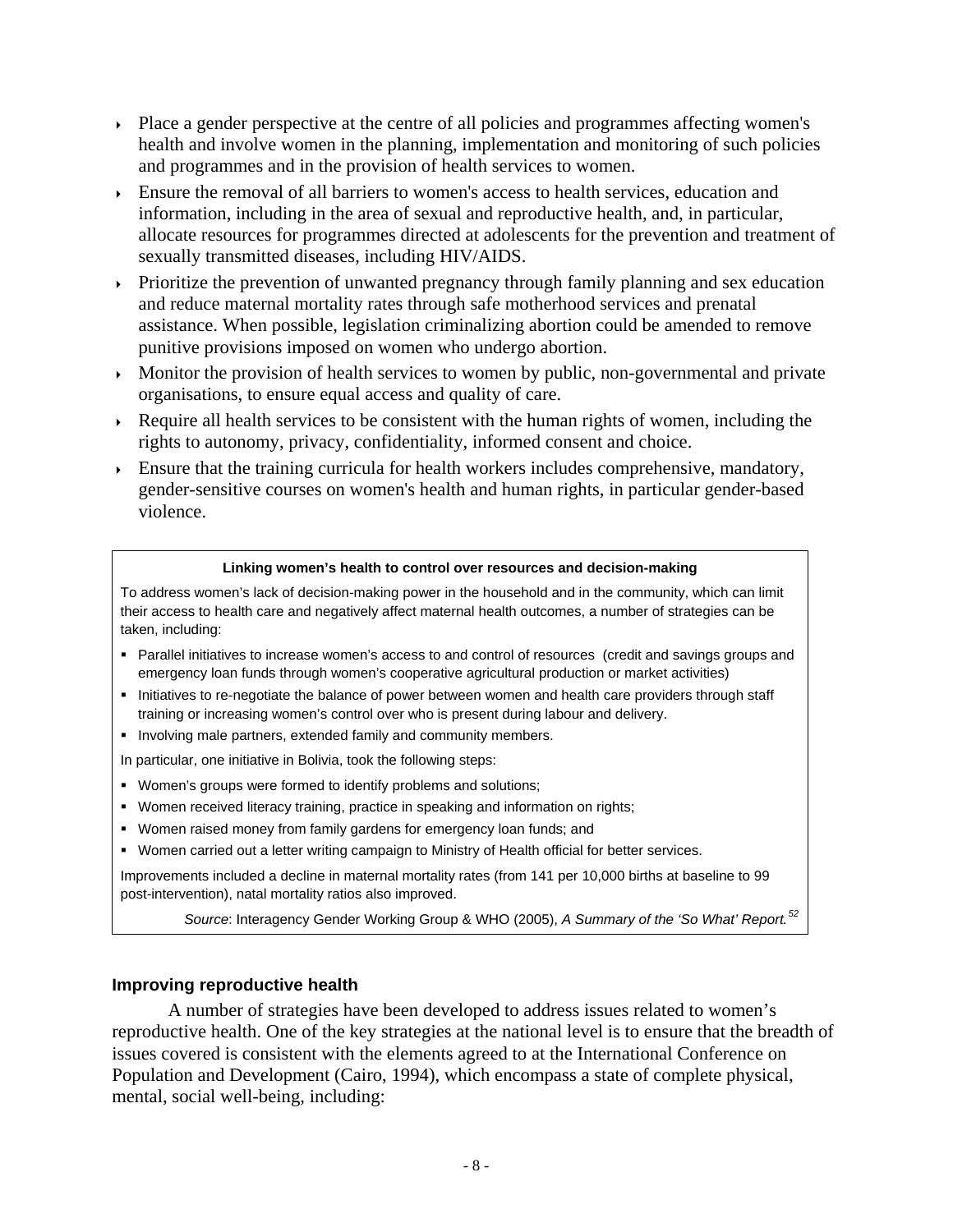- access to appropriate, safe, effective, affordable, acceptable methods of family planning based on informed choice and dignity;
- $\rightarrow$  services for safe pregnancy and childbirth;
- prevention, diagnosis and treatment of reproductive tract infections and sexually transmitted infections, including HIV/AIDS;
- a satisfying, safe sexual life; and
- $\rightarrow$  elimination of violence against women and girls, including female genital mutilation/cutting, domestic violence and trafficking.<sup>[53](#page-15-0)</sup>

In 2006, as part of the Millennium Project<sup>[54](#page-15-0)</sup> a research report on sexual and reproductive health and the MDGs was released. In addition to documenting the links between sexual and reproductive health and all of the MDGs, the report set out a list of priority tasks.<sup>[55](#page-15-0)</sup>

- *Task 1: Integrating sexual and reproductive analyses and investments into national poverty reduction strategies*. National development planning must be based on MDG needs assessments that include population and sexual and reproductive health concerns.
- *Task 2: Integrating sexual and reproductive services into strengthened health systems.*  Attention to a person-centred continuum of care over a lifecycle and to service interventions is proposed as a guiding framework.
- *Task 3: Systematically collecting data*. Beyond health management information needs, other information is required to provide a more accurate picture of women's economic contributions to society, including their management roles and their unpaid labour in the family and in the informal sector. This includes data on population dynamics and youth needs; urbanisation and migration; deteriorating rural and agricultural conditions; poverty pockets; gender roles and relationships and belief systems; and sex-disaggregated data
- *Task 4: Acting on the Reproductive Health Quick Impact Initiative.* This is a key intervention identified by the Millennium Project to accelerate progress toward achieving the MDGs as a whole. There are two components: (1) improving access to reproductive health information and services, including family planning, and (2) closing the fundamental gap for commodities, supplies and logistics.
- *Task 5: Meeting the needs of special populations.* These include adolescents, people caught up in humanitarian crises, and men.

 The report points out that the requirements for effective action include political commitment, effective coordination, community participation and cultural sensitivity as well as resources for programmes.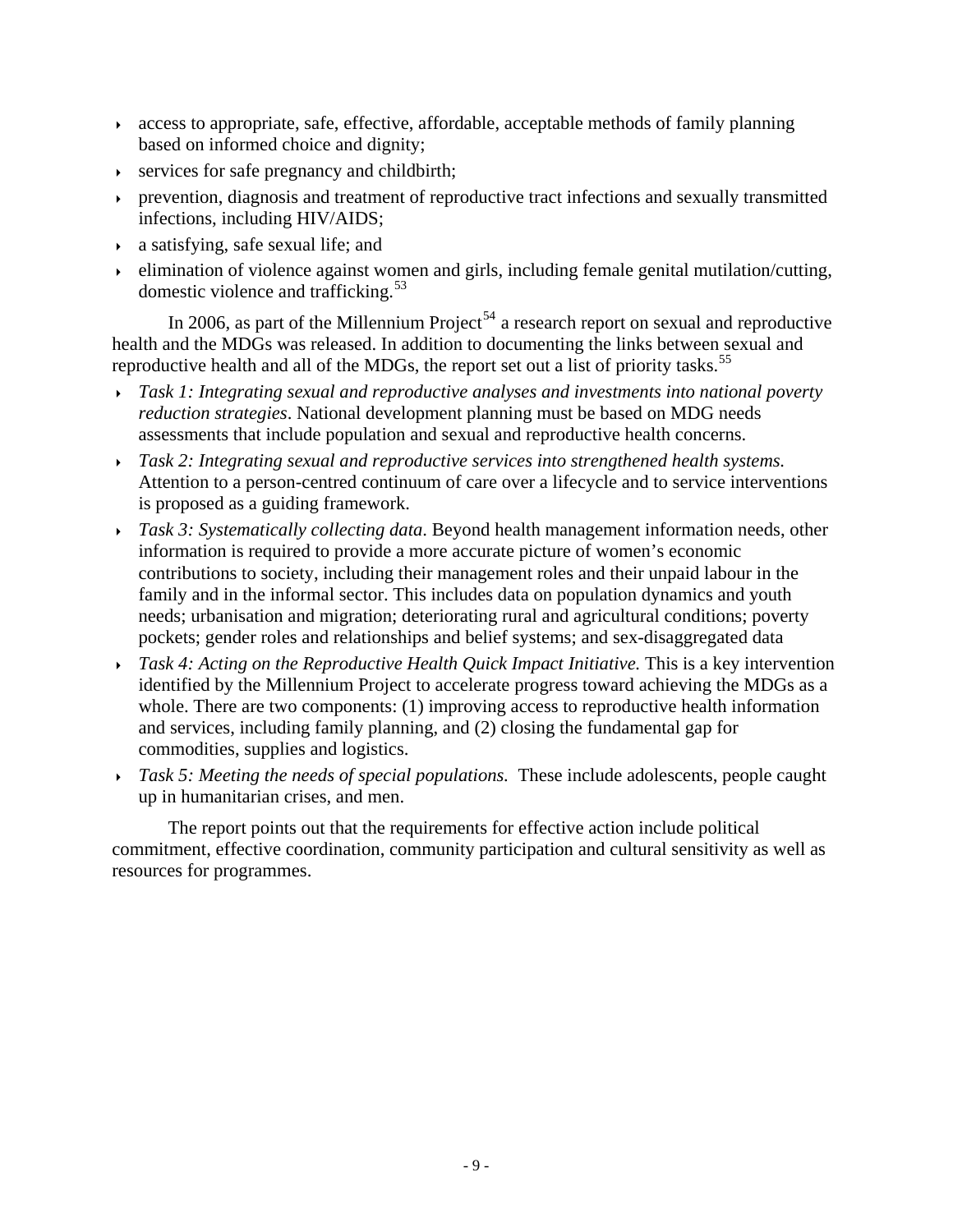#### **Reproductive health and the achievement of MDG3**

The United Nation's Millennium Project has identified guarantees of sexual and reproductive health and rights for women and girls as one of the seven strategic priorities for achieving MDG3. Task Force 3 points out: At a minimum national public health systems must provide quality family planning, emergency obstetric services, safe abortions (where legal), post-abortion care, interventions to reduce malnutrition and anaemia, and programmes to prevent and treat sexually transmitted infections, including HIV/AIDS. Outside the health system, sex/sexuality education programmes are needed to lay the foundation for improved sexual and reproductive health outcomes. Ultimately, these interventions must be supported by an enabling policy and political environment that guarantees women's and girls' sexual and reproductive rights.

UN Millennium Project (2005). *Taking Action: Achieving Gender Equality and Empowering Women* [56](#page-15-0)

### **Increasing the role of men and boys in reproductive health**

 Increasing the role of men and boys in reproductive health programmes is an important area for future work. Good practice examples that can be expanded include: $57$ 

- $\rightarrow$  educating fathers about safer childbirth and discouraging unsafe home deliveries (Uganda);
- $\rightarrow$  training physicians to involve men in maternity care, which has resulted in more husbands accompanying their wives to antenatal clinics (India);
- $\epsilon$  encouraging men to share domestic chores and parenting responsibilities, which made women more likely to receive prenatal care, to reduce their workloads before giving birth and to deliver under more sanitary conditions (China).

#### **Involving men in reproductive health care**

"Male Call, a project implemented by Population Services Pilipinas Inc. with support from the Turner Foundation and UNFPA, successfully combined educational strategies with the provision of reproductive health services in Taytay, a rural area in the Philippines. Because the approval and cooperation of their partners was needed to ensure women's access to health services in the area, men were a key target for messages delivered through print media, cultural performances, community events and seminars and workshops. Service components of the project included rural outreach, a referral system that offered discounted rates and a clinic that emphasized the links between overall family health and male reproductive health and sexual concerns. Successes included more family planning acceptors, more prenatal check-ups and pap smears and more treatment of reproductive tract infections. In addition, seminars and workshops gave men the opportunity to discuss sexual behaviours and talk more openly about reproductive and sexual issues with their partners. Evaluations showed that the project improved men's relationships with their wives."

UNFPA (2006). *Population Issues: Promoting Gender Equality: Involving Men: UNFPA in Action – Case Study*. [58](#page-15-0)

### **Improving reproductive health care in emergencies**

 Women's reproductive health care needs continue during emergencies, including in situations of conflict and natural disasters. The Minimum Initial Services Package (MISP) was developed in response to these needs.<sup>[59](#page-15-0)</sup> The MISP is a set of priority activities to be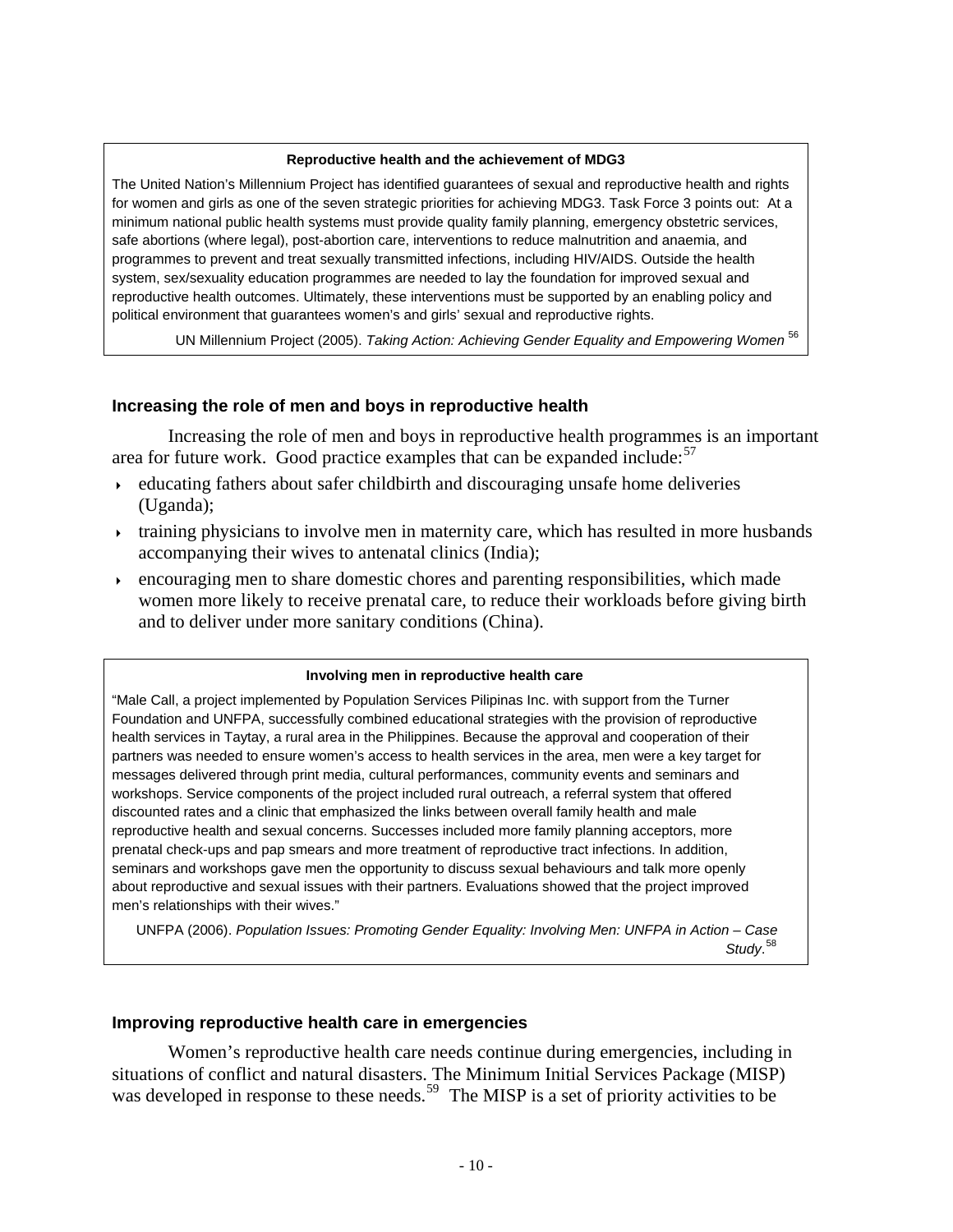implemented during the early stages of an emergency. It has grown out of ten years of work of the Inter-Agency Working Group on Reproductive Health in Refugee Situations and is a standard in the 2004 revision of the Sphere Humanitarian Charter and Minimum Standards in Disaster Response.<sup>[60](#page-15-0)</sup> MISP activities are designed to: prevent and manage the consequences of sexual violence; reduce HIV transmission; prevent excess maternal and neonatal mortality and morbidity; and plan for comprehensive reproductive health services in the early days and weeks of an emergency.

### **Developing campaigns on other health issues, such as tobacco use**

 Recent research has sought to understand the gender perspectives of tobacco use around the world. For example, women and men often have different reasons or motivation for starting, continuing or ceasing to smoke. Research suggests that "men and boys perceive greater pressure than women and girls to accept the gendered stereotype that men should be rugged, robust and strong," while women are often more concerned about weight gain.<sup>[61](#page-15-0)</sup> Thus, if health awareness campaigns relating to tobacco and other themes are to be effective, they need to take gender differences into account.

#### **Swedish efforts to specifically address women's abuse of tobacco**

Sweden has incorporated a gender-sensitive approach in some of its policies on tobacco control. Activities include:

- training of key professionals, such as health workers, school nurses, staff at youth clinics, and teachers, with regard to specific issues relevant to girls and women;
- publishing self-help manuals for different target groups such as pregnant women, parents, young girls and older women;
- distribution of booklets on how to give up smoking without putting on weight;
- distribution of supplements to magazines for young women;
- identification of role models for young women, including fashion models, television stars and pop stars;
- use of the media with projects like "smoke-free Miss Sweden".

United Nations Economic Commission for Europe (2006). *Gender Issues: Policy Areas: Health*[62](#page-15-0)

### **Ensuring a gender perspective in efforts to roll back malaria[63](#page-15-0)**

 Both social and biological factors contribute to the different impact malaria has on women and men – as sufferers and principal caregivers. A gender approach contributes to both understanding and combating malaria. Gender norms and values that influence the division of labour, leisure activities, and sleeping arrangements, may lead to different patterns of exposure to mosquitoes for males and females. There are also gender dimensions to accessing treatment and care for malaria, as well as preventative measures such as treated mosquito nets. An understanding of the gender-related dynamics of treatment seeking behaviour as well as of decision making, resource allocation and financial authority within households is key to ensuring effective malaria control programmes.

 Specific strategies have been identified by the Global Gender and Malaria Network of the Roll Back Malaria Partnership.<sup>[64](#page-15-0)</sup>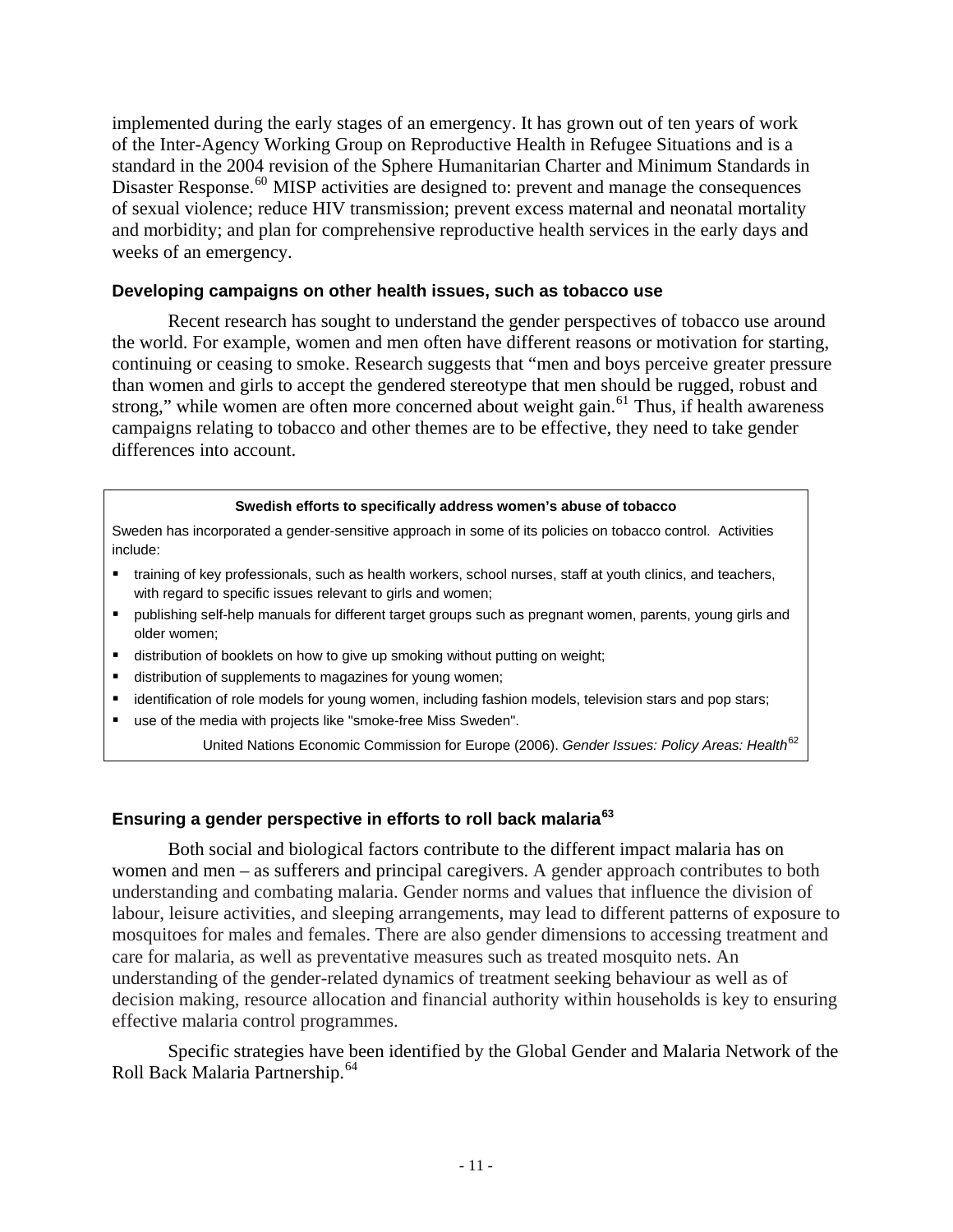- $\rightarrow$  Highlight the specific vulnerability of women to malaria in order to improve quality of service delivery and promote access and coverage of all interventions.
- Empower women  $\&$  men with information about malaria and appropriate skills so that their voices are amplified when policy, research and implementation of malaria control is undertaken.
- Empower communities with information on malaria that includes a gender perspective, thereby strengthening their ownership of malaria control and building their competency as agents and advocates of change.
- Sensitize decision makers at all levels in order to mainstream gender into malaria policies and create an enabling environment so that they can respond appropriately to community concerns.
- Ensure that data, for example, on malaria prevalence, access to treatment, is disaggregated by sex and age, and that qualitative research is conducted to address gender related barriers to prevention and treatment.

# **Improving the health of women and girls with disabilities[65](#page-15-0)**

 Women and girls with disabilities face additional challenge when accessing health care: physical obstacles to clinics, the lack of appropriate services, the lack of understanding and training on the part of health care professionals, general vulnerability, stereotypes regarding women with disabilities, poverty and lack of education. Suggested strategies include:

- raise public awareness (for examples through street plays and discussions) on the issue, highlighting that women and girls with disabilities have the same rights to health care as nondisabled people;
- $\rightarrow$  ensure that health care facilities are accessible for women and girls with disabilities and meet their needs: $66$
- offer free health services for women with disabilities.
- provide public or private transportation to the health centre.
- work with NGOs who involve women and girls with disabilities and advocate on their behalf;
- $\rightarrow$  create employment opportunities for women with disabilities; and
- ensure that women know about existing health services.

# **5. Resources**

# **Websites**

- $\rightarrow$  The Eldis Gender and Health online guide is a good starting place to explore these issues. [www.eldis.org/go/topics/resource-guides/health/gender-and-health](http://www.eldis.org/go/topics/resource-guides/health/gender-and-health) (accessed 24 June 2007).
- The World Health Organisation's (WHO) website on *Gender, Women and Health* includes many full-text documents on a range of women's health issues. [www.who.int/gender/en/](http://www.who.int/gender/en/) (accessed 24 June 2007).
- The Panamerican Health Organisation's (PAHO) website on *Gender and Health* provides general and specific resources in English and Spanish. [www.paho.org/english/DD/PUB/TopicHome.asp?TP=Gender%20and%20Health&KW=revi](http://www.paho.org/english/DD/PUB/TopicHome.asp?TP=Gender%20and%20Health&KW=reviewedPublicationsGH&Lang=E&Title=Gender%20and%20Health) [ewedPublicationsGH&Lang=E&Title=Gender%20and%20Health](http://www.paho.org/english/DD/PUB/TopicHome.asp?TP=Gender%20and%20Health&KW=reviewedPublicationsGH&Lang=E&Title=Gender%20and%20Health) (accessed 24 June 2007).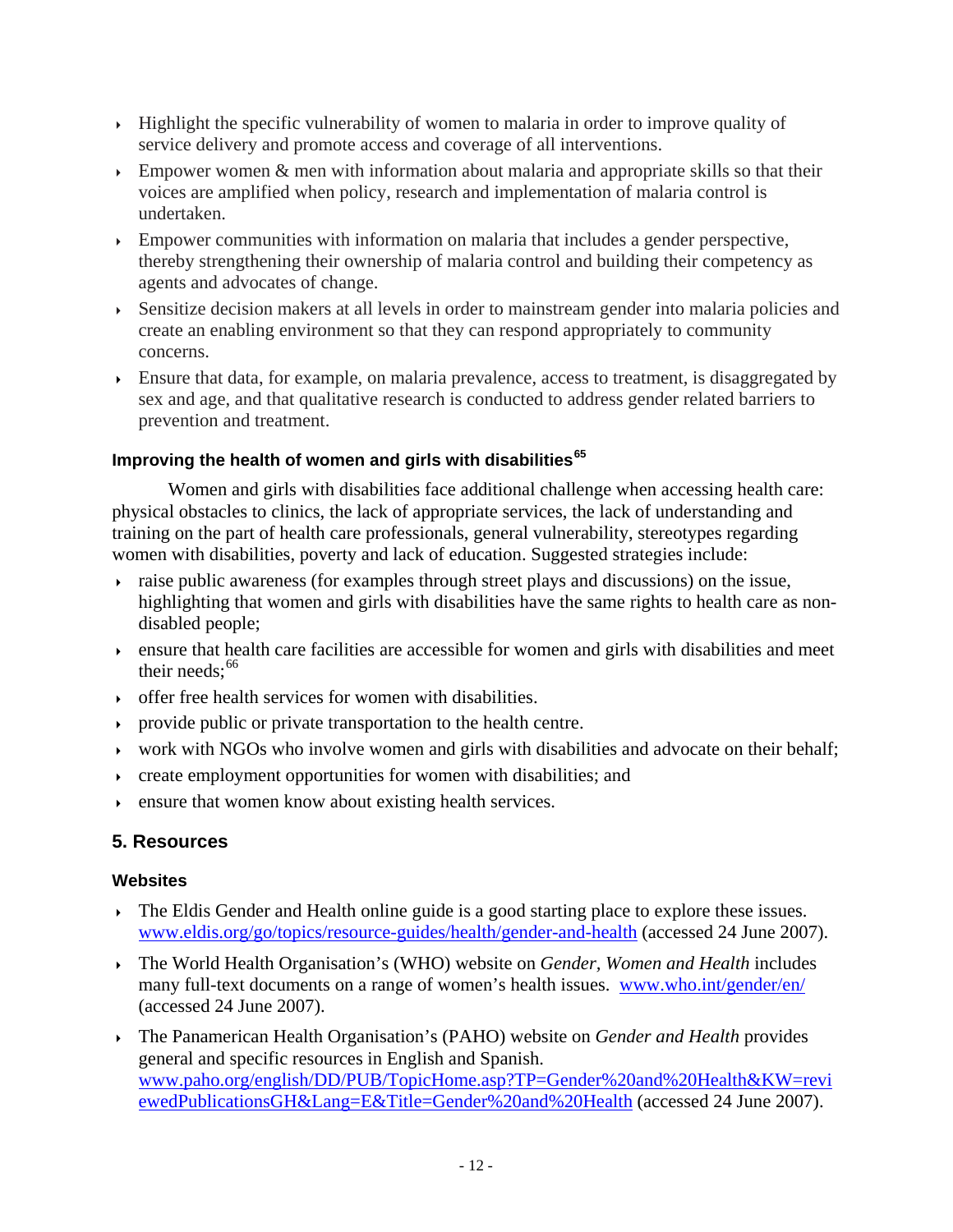<span id="page-12-1"></span> The Royal Tropical Institute (KIT) maintains a *Gender and Health* webpage with links to various resources and websites. [www.kit.nl/smartsite.shtml?ch=fab&id=4599&Part=Intro](http://www.kit.nl/smartsite.shtml?ch=fab&id=4599&Part=Intro)  (accessed 24 June 2007).

# **Reports and tools**

- Baume, E *et al*. (2001) *Gender and Health Equity Guide*. Gender and Health Equity Network. Institute for Development Studies at the University of Sussex. This guide provides lists of annotated resources on gender analysis in the health sector, international and national initiatives, and various tools. [www.ids.ac.uk/ghen/resources/papers/Geneq.pdf](http://www.ids.ac.uk/ghen/resources/papers/Geneq.pdf) (accessed 24 June 2007).
- Bernstein, Stan with Charlotte Juul Hansen (2006). *Public Choices, Private Decisions: Sexual and Reproductive Health and the Millennium Development Goals.* Millennium Project. This comprehensive and well-documented report provides a wealth of information on sexual and reproductive health across all MDG areas. [www.unmillenniumproject.org/reports/srh\\_main.htm](http://www.unmillenniumproject.org/reports/srh_main.htm) (accessed 24 June 2007).
- Cornwall, A. and Jolly, S. (2006). *Sexual and reproductive health and rights: Quick guide*  through *the key issues.* UK: Eldis. This web-based 'issues guide' looks at policy definitions and discussions relating to sexual and reproductive health and rights. [www.eldis.org/health/SRHR.htm](http://www.eldis.org/health/SRHR.htm) (accessed 24 June 2007).
- UNFPA (2005). *State of the World's Population.* This report provides current information on sexual and reproductive health, as well as maternal health. [www.unfpa.org/publications/detail.cfm?ID=248&filterListType=](http://www.unfpa.org/publications/detail.cfm?ID=248&filterListType) (accessed 24 June 2007).

# **Notes**

<span id="page-12-0"></span><sup>1</sup> One of the major contributions of ICPD was the elaboration of a definition of a rights-based approach to sexual and reproductive health. "Reproductive health is a state of complete physical, mental and social well-being and not merely the absence of disease and infirmity, in all matters relating to the reproductive system and to its functions and processes. Reproductive health therefore implies that people are able to have a satisfying and safe sex life and that they have the capability to reproduce and the freedom to decide if, when, and how often to do so.. Reproductive health care is defined as the constellation of methods, techniques and services that contribute to reproductive health and well-being by preventing and solving reproductive health problems. It also includes sexual health, the purpose of which is the enhancement of life and personal relations, and not merely counselling and care related to reproduction and sexually transmitted diseases." United Nations (1994). *Programme of Action.* Adopted at the International Conference on Population and Development, Cairo, 5-13 September 1994. 2

<sup>&</sup>lt;sup>2</sup> General Assembly resolution S-23/2, para. 72 (a).

<sup>3</sup> General Assembly resolution S-23/2, para. 72 (g).

<sup>4</sup> General Assembly resolution S-23/2, para. 72 (j).

<sup>5</sup> For complete text of the article, see: [www.un.org/womenwatch/daw/cedaw/text/econvention.htm#article12](http://www.un.org/womenwatch/daw/cedaw/text/econvention.htm#article12) (accessed 23 June 2007).<br> $\frac{6}{10}$  For the full text of the Ge

For the full text of the General Recommendation, see the United Nation's Division for the Advancement of Women's website: [www.un.org/womenwatch/daw/cedaw/recommendations/recomm.htm#recom24](http://www.un.org/womenwatch/daw/cedaw/recommendations/recomm.htm#recom24) (accessed 23 June 2007).

[www.africa-union.org/root/AU/Documents/Treaties/treaties.htm](http://www.africa-union.org/root/AU/Documents/Treaties/treaties.htm) (accessed 20 March 2007).

*<sup>2005</sup> World Summit Outcome A/RES/60/1, para 57 (g).* 

*2005 World Summit Outcome* A/RES/60/1, para. 58 (c).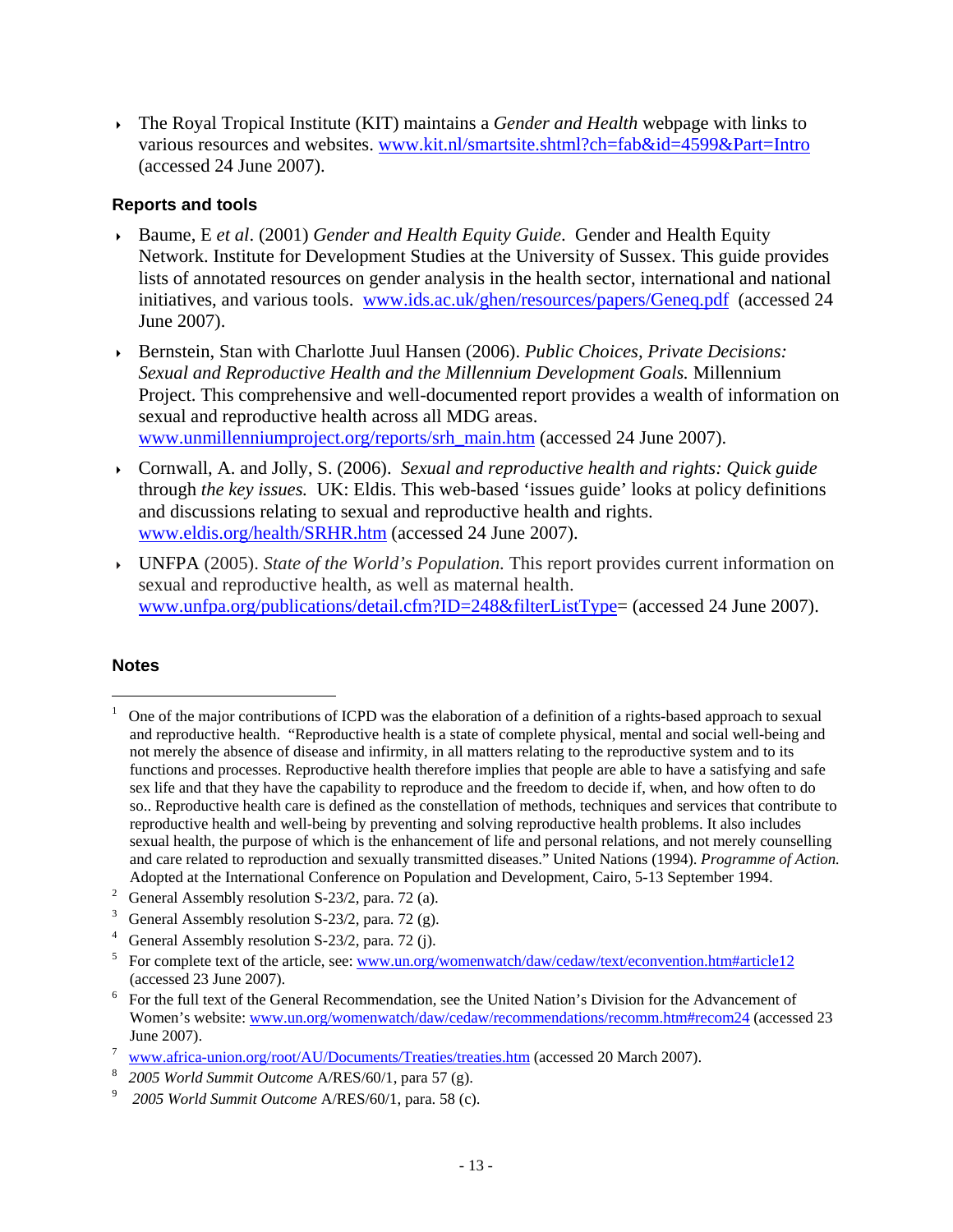<span id="page-13-0"></span><sup>10</sup> United Nations (2005). *Report on the fiftieth session (22 March 2005, 27 February-10 March and 16 March* 

- *2006) Commission on the Status of Women*. Economic and Social Council E/2006/27 E/CN.6/2006/15. 11 United Nations (2003). *World Fertility Report 2003.* New York: UN Department of Economic and Social Affairs Population Division. [www.un.org/esa/population/publications/worldfertility/World\\_Fertility\\_Report.htm](http://www.un.org/esa/population/publications/worldfertility/World_Fertility_Report.htm) (accessed 27 June 2007). 12 United Nations (2005). *Review of the implementation of the Beijing Platform for Action and the outcome*
- *documents of the special session of the General Assembly entitled "Women 2000: gender equality, development*
- and peace for the twenty-first century." Report of the Secretary-General. E/CN.6/2005/2, para. 154.<br><sup>13</sup> Theobald, S. et al. (2005). "Engendering the Bureaucracy? Challenges and opportunities for mainstreaming gender in Ministries of Health under sector-wide approaches." *Health Policy and Planning* 20(3):141-149.<br>Summary at www.id21.org/health/h1st3g1.html (accessed 23 June 2007).
- <sup>14</sup> WHO (2005). *Gender in Tuberculosis Research:* [www.who.int/gender/documents/TBlast2.pdf](http://www.who.int/gender/documents/TBlast2.pdf) (accessed 25
- June 2007).<br>
<sup>15</sup> For more information see the Bureau's website: <u>www.hc-sc.gc.ca/ahc-asc/branch-dirgen/hpb-dgps/pppd-</u><br>
dppp/bwhga-bsfacs/index e.html (accessed 24 June 2007).
- <sup>16</sup> de Oliveira Araújo, Maria José (1998). "The role of local authorities in implementing health care with the gender perspective: The case of the Women's Total Health Care Programme in Sao Paulo, Brazil." *UN CSW Expert Group Meeting on Women and Health, September 1998* [www.un.org/womenwatch/daw/csw/role.htm](http://www.un.org/womenwatch/daw/csw/role.htm) (accessed 25 June 2007). 17 United Nations (2005). *Review of the implementation of the Beijing Platform for Action and the outcome*
- *documents of the special session of the General Assembly entitled "Women 2000: gender equality, development and peace for the twenty-first centur.y" Report of the Secretary-Genera.*, E/CN.6/2005/2, para. 155-156. 18 UNFPA (2005). *State of World Population 2005*.
- [www.unfpa.org/publications/detail.cfm?ID=248&filterListType=](http://www.unfpa.org/publications/detail.cfm?ID=248&filterListType) (accessed 28 June 2007)
- 19 United Nations (2005) *Review of the implementation of the Beijing Platform for Action and the outcome documents of the special session of the General Assembly entitled "Women 2000: gender equality, development*
- *and peace for the twenty-first century" Report of the Secretary-General, E/CN.6/2005/2, paragraph 161*<sup>20</sup> United Nations (2005). *Review of the implementation of the Beijing Platform for Action and the outcome documents of the special session of the General Assembly entitled "Women 2000: gender equality, development*
- *and peace for the twenty-first century." Report of the Secretary-General.* E/CN.6/2005/2, para. 163 .<br><sup>21</sup> WEDO (2005). *Beijing Betrayed: Women Worldwide Report that Governments Have Failed to Turn the Platform <i>into Act*
- <sup>22</sup> Roudi-Fahimi, Farzaneh (nd). *Gender and Equity in Access to Health Care Services in the Middle East and North Africa*. Population Reference Bureau. [www.prb.org/Articles/2006/GenderandEquityinAccesstoHealthCareServicesintheMiddleEastandNorthAfrica.asp](http://www.prb.org/Articles/2006/GenderandEquityinAccesstoHealthCareServicesintheMiddleEastandNorthAfrica.aspx)
- [x](http://www.prb.org/Articles/2006/GenderandEquityinAccesstoHealthCareServicesintheMiddleEastandNorthAfrica.aspx) (accessed 28 June 2007). 23 United Nations (2005). *Review of the implementation of the Beijing Platform for Action and the outcome documents of the special session of the General Assembly entitled "Women 2000: gender equality, development*
- *and peace for the twenty-first century." Report of the Secretary-General.* E/CN.6/2005/2, para. 167. 24 United Nations (2005). *Review of the implementation of the Beijing Platform for Action and the outcome documents of the special session of the General Assembly entitled "Women 2000: gender equality, development and peace for the twenty-first century." Report of the Secretary-General. E/CN.6/2005/2, para. 168.*
- <sup>25</sup> United Nations (2005). *Review of the implementation of the Beijing Platform for Action and the outcome documents of the special session of the General Assembly entitled "Women 2000: gender equality, development*
- *and peace for the twenty-first century." Report of the Secretary-General.* E/CN.6/2005/2, para. 172.<br><sup>26</sup> UNFPA (2005). *State of World Population 2005*.<br>www.unfpa.org/publications/detail.cfm?ID=248&filterListType= (acces
- <sup>27</sup> United Nations (2006). *The Millennium Development Goals Report*. New York. [mdgs.un.org/unsd/mdg/Resources/Static/Products/Progress2006/MDGReport2006.pdf](http://mdgs.un.org/unsd/mdg/Resources/Static/Products/Progress2006/MDGReport2006.pdf)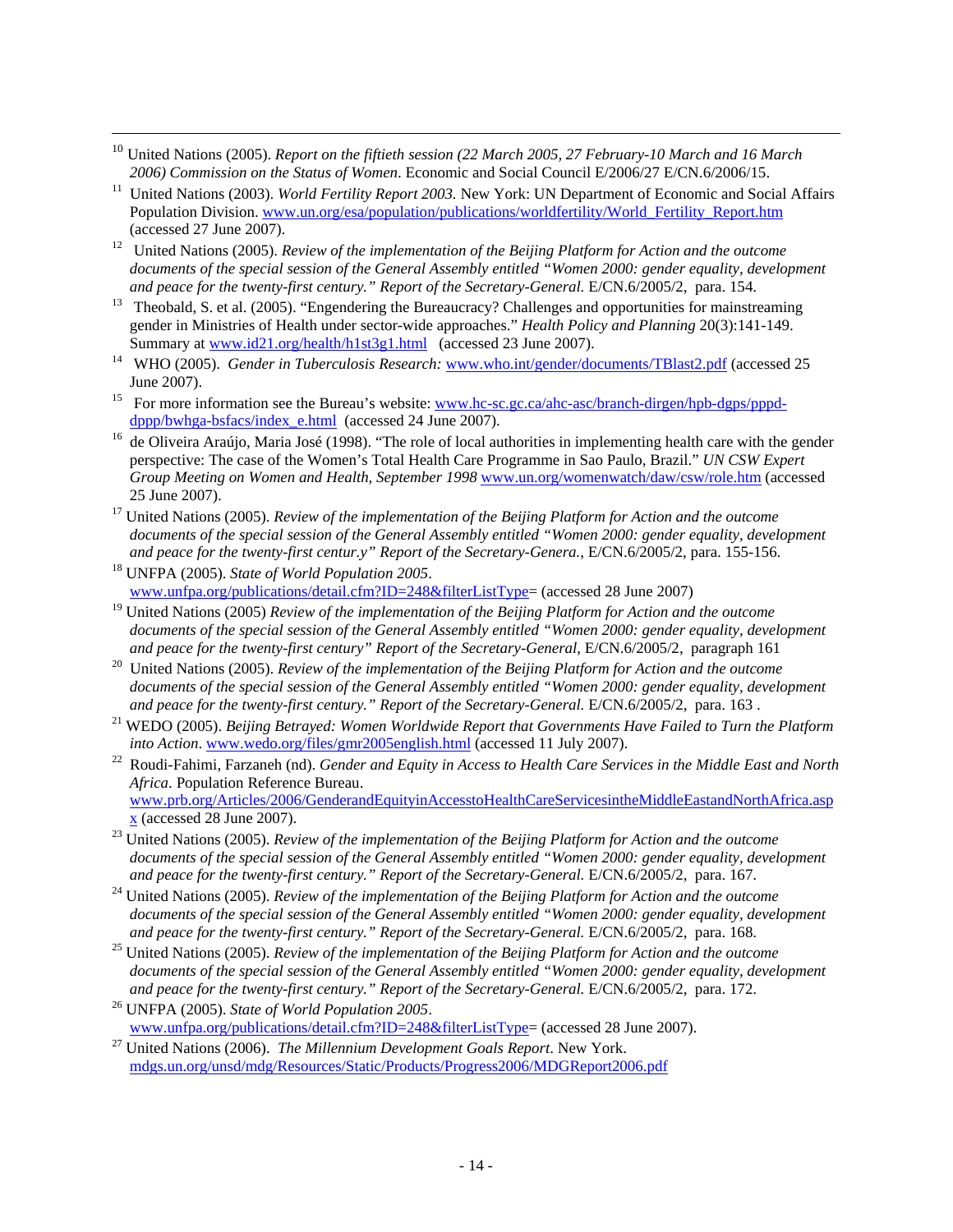- <span id="page-14-0"></span>28 United Nations (2005). *Review of the implementation of the Beijing Platform for Action and the outcome documents of the special session of the General Assembly entitled "Women 2000: gender equality, development and peace for the twenty-first century." Report of the Secretary-General.* E/CN.6/2005/2, para. 170 – 181.
- 29 United Nations (2005). *Review of the Implementation of the Beijing Platform for Action and the outcome documents of the special session of the General Assembly entitled "Women 2000:gender equality, development*
- *and peace for the twenty-first century." Report of the Secretary-General. E/CN.6/2005/2, para.* 182- 184.<sup>30</sup> UNFPA (2005) *State of World Population 2005*.<br>www.unfpa.org/publications/detail.cfm?ID=248&filterListType= (ac

- <sup>31</sup> Bernstein, Stan with Charlotte Juul Hansen (2006) *Public Choices, Private Decisions: Sexual and Reproductive Health and the Millennium Development Goals.* Millennium Project.
- [www.unmillenniumproject.org/reports/srh\\_main.htm](http://www.unmillenniumproject.org/reports/srh_main.htm) (accessed 28 June 2007).<br><sup>32</sup> UNICEF (2006). *Women and Children: The Double Dividend of Gender Equality. The State of the World's Children 2007. New York. www.unicef.org/so*
- <sup>33</sup> WHO (2004). *Unsafe Abortion: Global and Regional Estimates of Unsafe Abortion and Associated Mortality in* 2000, 4<sup>th</sup> Edition. Geneva. [www.who.int/reproductive-](http://www.who.int/reproductive-health/publications/unsafe_abortion_estimates_04/estimates.pdf)
- [health/publications/unsafe\\_abortion\\_estimates\\_04/estimates.pdf](http://www.who.int/reproductive-health/publications/unsafe_abortion_estimates_04/estimates.pdf) (accessed 29 June 2007). 34 UNFPA (2005). *State of World Population 2005.*
- 
- [www.unfpa.org/publications/detail.cfm?ID=248&filterListType=](http://www.unfpa.org/publications/detail.cfm?ID=248&filterListType) (accessed 28 June 2007). 35 United Nations (2006). *The Millennium Development Goals Report*. New York.
- <sup>36</sup> The reference for the last point is WEDO (2005). *Beijing Betrayed: Women Worldwide Report that Governments Have Failed to Turn the Platform into Action*. [www.wedo.org/files/gmr2005english.html](http://www.wedo.org/files/gmr2005english.html) (accessed 11 July
- 2007). 37 United Nations (2005) *Review of the implementation of the Beijing Platform for Action and the outcome documents of the special session of the General Assembly entitled "Women 2000: gender equality, development and peace for the twenty-first century." Report of the Secretary-General.* E/CN.6/2005/2, para. 185. 38 UNFPA (2005). *State of World Population 2005*.
- [www.unfpa.org/publications/detail.cfm?ID=248&filterListType=](http://www.unfpa.org/publications/detail.cfm?ID=248&filterListType) (accessed 28 June 2007).
- 39 United Nations (2005.) *Review of the implementation of the Beijing Platform for Action and the outcome documents of the special session of the General Assembly entitled "Women 2000: gender equality, development and peace for the twenty-first century." Report of the Secretary-General. E/CN.6/2005/2, para. 188.*
- <sup>40</sup> United Nations (2005) *Review of the implementation of the Beijing Platform for Action and the outcome* documents of the special session of the General Assembly entitled "Women 2000: gender equality, development and peace for the twenty-first century." Report of the Secretary-General. E/CN.6/2005/2, para. 188.
- <sup>41</sup> Messing, Karen and Piroska Östlin (2006). *Gender equality, work and health: a review of the evidence*. World Health Organisation. www.who.int/gender/documents/Genderworkhealth.pdf (accessed 28 June 2007).
- <sup>42</sup> WHO (2005). *Gender in Tuberculosis Research* www.who.int/gender/documents/TBlast2.pdf (accessed 25 June
- 2007). 43 United Nations (2005). *Review of the implementation of the Beijing Platform for Action and the outcome*  documents of the special session of the General Assembly entitled "Women 2000: gender equality, development and peace for the twenty-first century." Report of the Secretary-General, E/CN.6/2005/2, para. 184.
- <sup>44</sup> Hughes, Jessica (2004). *Gender, Equity and Indigenous Women's Health in the Americas*. The Gender and Health Unit, Pan-American Health Organisation. Washington, DC [www.paho.org/English/AD/GE/IndigenousWomen-](http://www.paho.org/English/AD/GE/IndigenousWomen-Hughes0904.pdf)
- [Hughes0904.pdf](http://www.paho.org/English/AD/GE/IndigenousWomen-Hughes0904.pdf) (accessed 28 June 2007). 45 PanAmerican Health Organisation (PAHO) (nd). *Gender, Equity and Indigenous Women's Health in the Americas.* Fact Sheet produced by the Women, Health and Development Program. www.paho.org/English/AD/GE/IndigenousWomen.pdf (accessed 29 June 2007).
- <sup>46</sup> Khattab, Hind, Nabil Yunis, and Huda Zurayk (1999). *Women, Reproduction, and Health in Rural Egypt, The Giza Stud.* Cairo: American University Press. Quoted in Farzaneh Roudi-Fahimi (nd) *Gender and Equity in Access to Health Care Services in the Middle East and North Africa.* Population Reference Bureau.